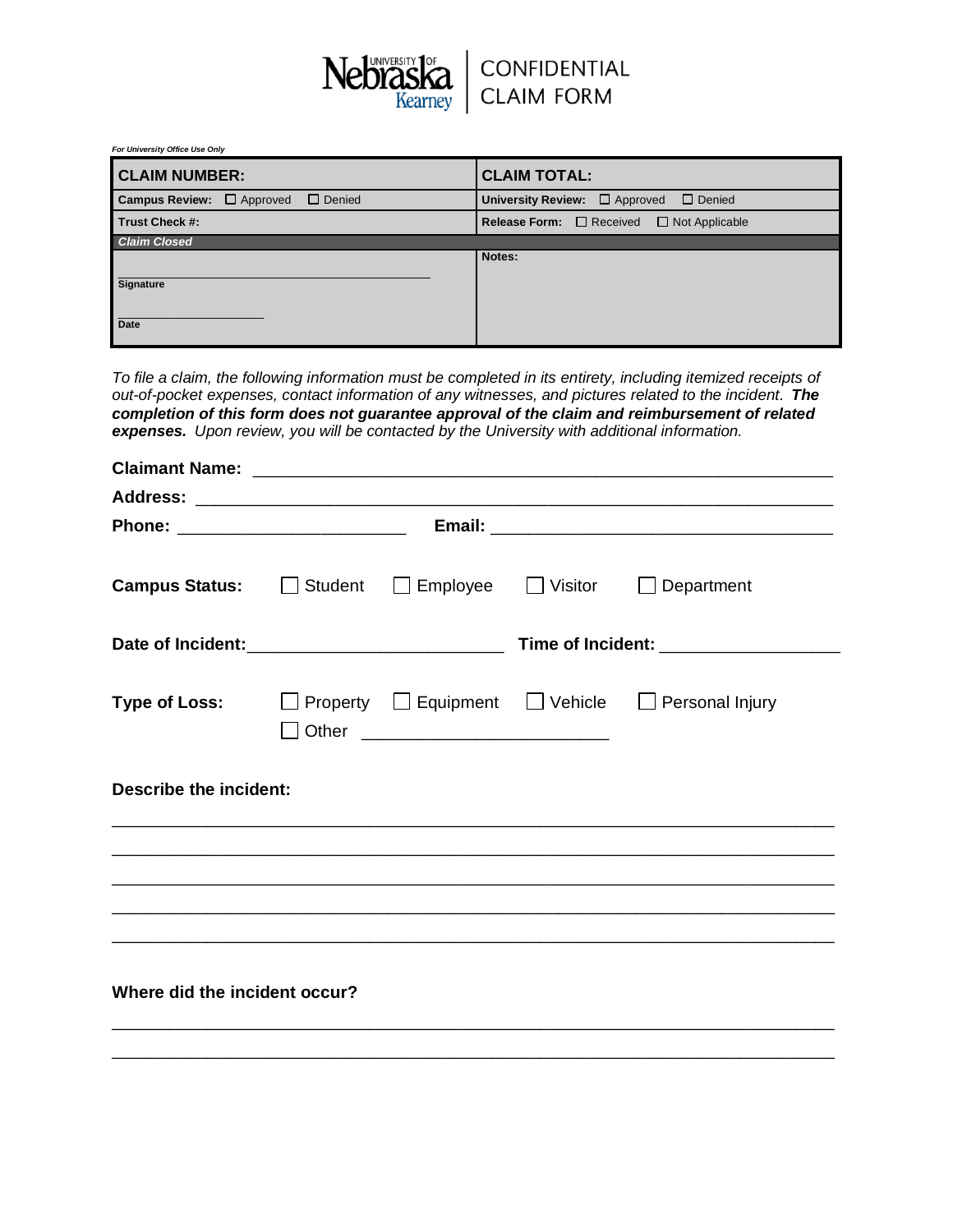|                                                              | Did this occur at a University-sponsored event?   No                                                                  |  | Yes                                       |                                      |  |  |  |  |
|--------------------------------------------------------------|-----------------------------------------------------------------------------------------------------------------------|--|-------------------------------------------|--------------------------------------|--|--|--|--|
|                                                              |                                                                                                                       |  |                                           |                                      |  |  |  |  |
| What caused the incident and any related injuries or damage? |                                                                                                                       |  |                                           |                                      |  |  |  |  |
|                                                              | <u> 1999 - Johann Stoff, deutscher Stoff, der Stoff, der Stoff, der Stoff, der Stoff, der Stoff, der Stoff, der S</u> |  |                                           |                                      |  |  |  |  |
|                                                              | Did you receive treatment for the injury or repair any damages? If so, where?                                         |  |                                           |                                      |  |  |  |  |
| Fire Department   HAZMAT Team                                | Who was notified and/or responded to the incident?<br>□ Campus Police □ □ Campus Risk Management                      |  | □ Student Health<br>$\Box$ Kearney Police | <b>EMTs</b>                          |  |  |  |  |
|                                                              | Who was the incident initially reported to and when?                                                                  |  | Phone: ________________________           |                                      |  |  |  |  |
| <b>Please list all witnesses:</b><br>Name                    | Email                                                                                                                 |  | Phone                                     |                                      |  |  |  |  |
|                                                              |                                                                                                                       |  |                                           |                                      |  |  |  |  |
|                                                              |                                                                                                                       |  |                                           |                                      |  |  |  |  |
|                                                              | Were any photos taken of the incident? $\Box$ No                                                                      |  |                                           | Yes (Attach all photos to this form) |  |  |  |  |